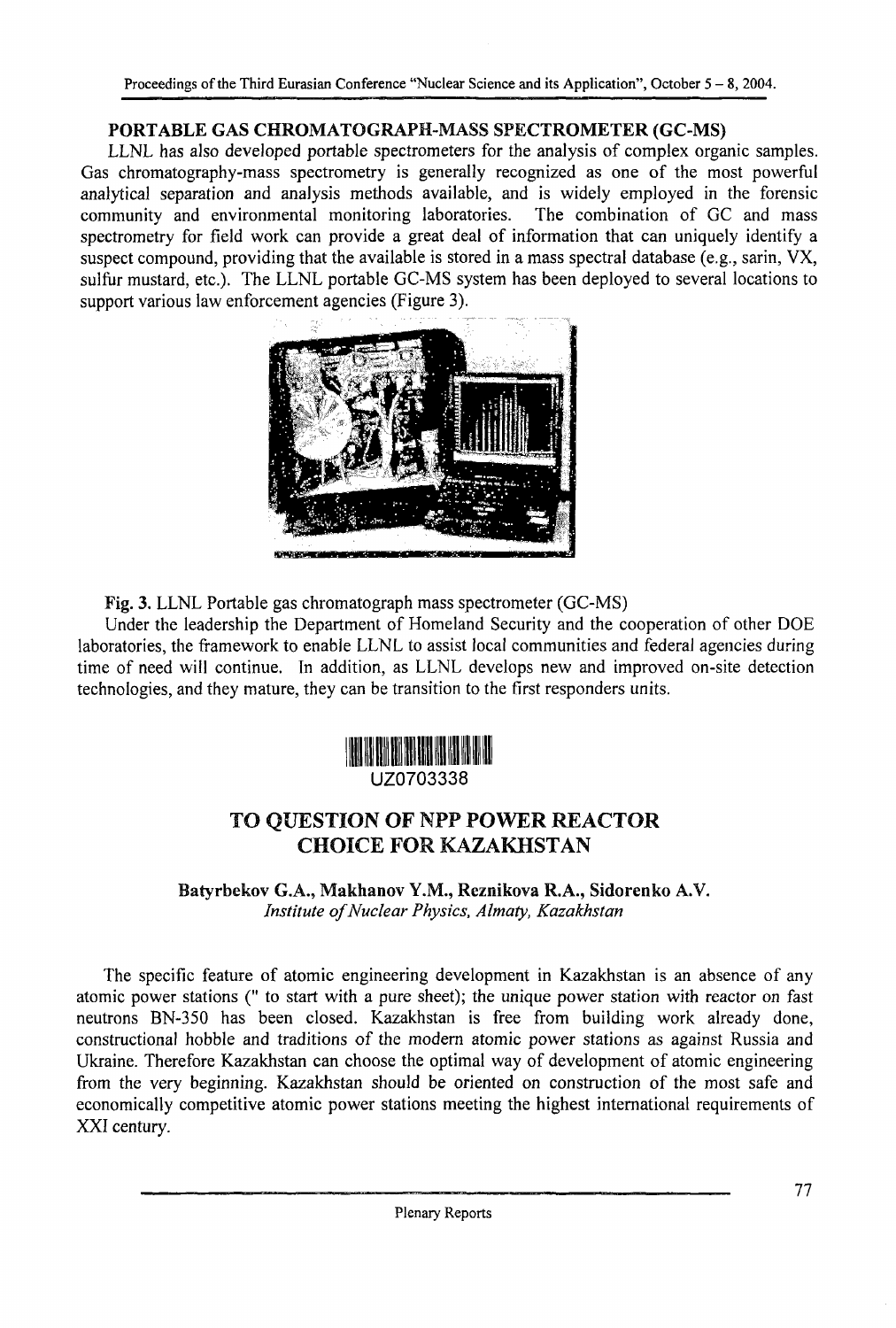#### **Basic requirements to reactors, being created in Kazakhstan:**

- 1. Safety of NPPs (nuclear power plants) which meets the highest international requirements, necessary for the nuclear power plants in the middle of XXI century
	- probability of heavy accident with a core melt should not increase  $10^{-6}$  /reactor years and maximal emission of radio-activity into environment - not more than  $10^{-7}$  /reactor years.
- 2. High requirements to the reactor technical parameters:
	- service life of the considered reactors not less than 60 years;
	- duration of a fuel cycle 18 24 months;
	- high design core burn- up to 60 GW d/t U and more;
	- practical exception of extreme emergency measures and reciprocal action (such as evacuation or resettlement, restrictions in food stuffs) outside of the industrial zone of the nuclear station at any heavy accident with a core melt.
- 3. Profitability and competitiveness of NPP with other alternative energy sources
- 4. Minimal import of materials and products.
- 5. Maximal use of own raw, industrial, technical and manpower resources of the Republic of Kazakhstan.
- 6. NPP creation would initiate a development of other branches industries and sciences of Kazakhstan.

Creation of atomic engineering means not only construction of a number of atomic power stations. It needs to develop Kazakhstan science and industrial technology up to a level of requirements of atomic engineering. It is necessary to create a required infrastructure, to provide a professional high level training for the specialists for atomic engineering, to provide some conditions for education of the population in spirit of understanding of atomic engineering advantage, to exclude a radiophobia, to rehabilitate atomic engineering in opinion of the population.

Due to world experience, any country, intending to develop atomic engineering, studies the compiled world experience. Moreover, the international market has created a number of magnificent projects on nuclear power plant of high safety, reliability and economic competitiveness, meeting licensing criteria of the projects in other countries. Works on further improvement of power reactors are permanently carried out to increase their safety and economic competitiveness; international cooperation of organizations and countries started development of reactors, called reactors of IV generations with parameters, exceeding modern international requirements.

Due to the above-mentioned, the comparative analysis of projects of the most advanced atomic power stations, developed in various countries of the world had been carried out. Primary we projects of reactors with water under pressure with light and hard water coolant-moderator (type PWR and PHWR) have been considered. These reactor installations at the given stage are the most widespread, developed and studied, having the best qualities from the view point of nuclear, radiation and ecological safety, reliability and economic competitiveness. Moreover, it was important to choose reactors for the initial stage of atomic engineering development in Kazakhstan. Development of a long-term reactor strategy is a problem to be solved in the future.

The most advanced projects of reactors of the above- mentioned type of a different power range: high power (700 MW el. and higher), medium (300 MW el. - 700 MW el.) and small power (a few MW el. - 300 MW el.).

#### **PROJECTS OF REACTORS HAVE BEEN SUBJECTED TO THE COMPARATIVE ANALYSIS High-power:**

• **EPR-** French-German reactor, development of "Siemens" and "FRAMAT" with their branch "Nuclear Power International" (NPI);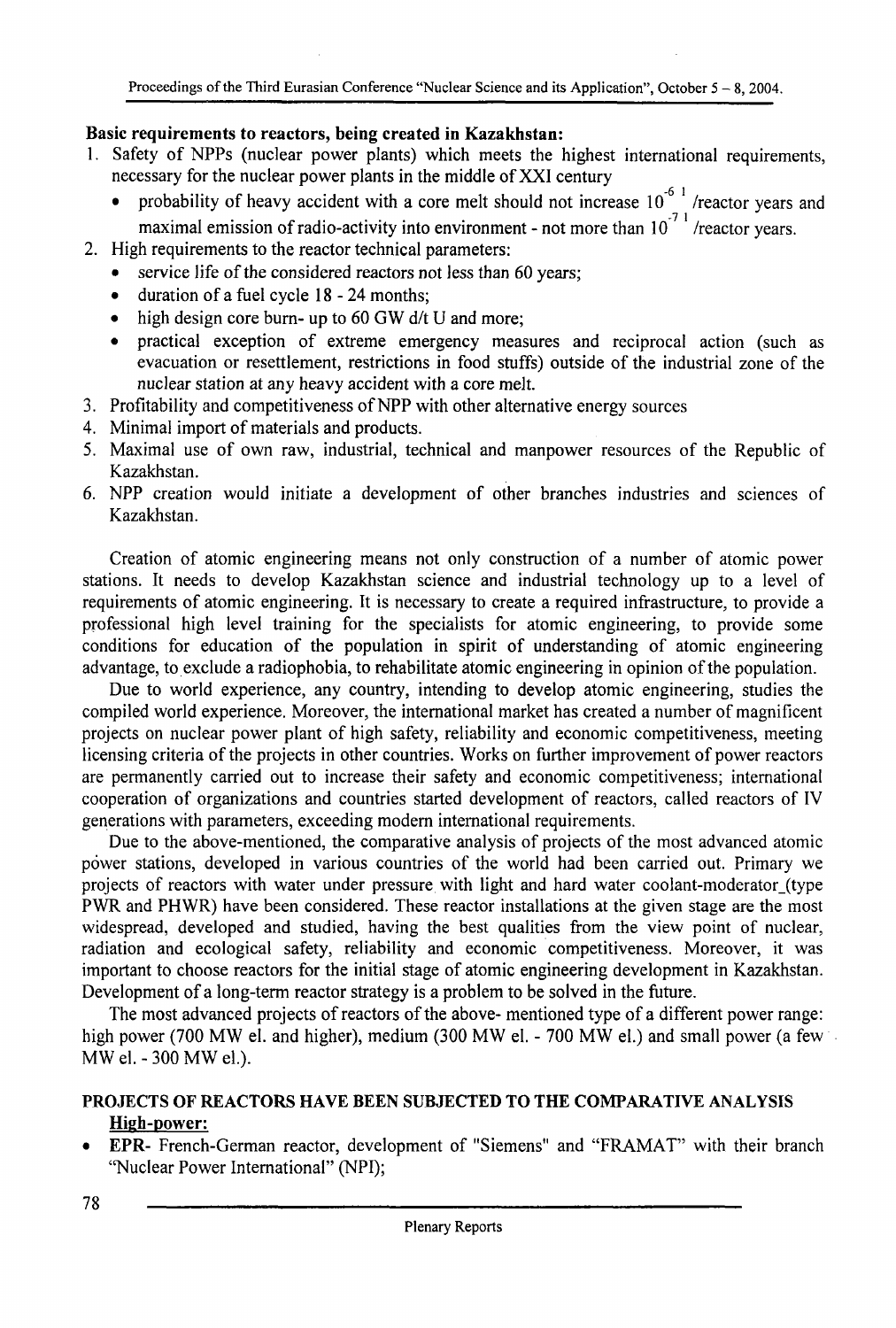- **CANDU-9** Canadian heavy water reactor, development of Atomic Energy of Canada, Limited (AECL);
- • **System 80+** evolving reactor, development of ABB Combustion Engineering company, USA;
- • **KNGR** Korean next generation reactor, development of Korea Power Engineering Company, Inc.;
- • **APWR** Japanese advanced reactor, development of companies Japan Atomic Power Company, Mitsubishi Heavy Industries, Westinghouse Electric Company,USA;
- • **WWER-1000 (V-392)** vessel type reactor, development of Atomenergoproect /Gydropress, Russian Federation;
- • **EP 1000** European passive station, development of companies Westinghouse, USA and Genesi, Italy.

**Medium power:**

- **AP-600** passive P WR, development of Westinghouse company, USA;
- • **CANDU-6** Canadian heavy water reactor, development of Atomic Energy of Canada, Limited (AECL), Canada;
- **AC-600** passive PWR, development of the Institute of Nuclear Energy, China;
- • **WWER-640** vessel type reactor, development of OKB "Gydropress", Russian Federation;
- • **MS-600** PWR, development of Mitsubishi, Japan;
- • **KSNP-600** PWR, development of Korea Power Engineering Company, Inc., Korea. **Small power (integrated, modular type):**
- **IRIS** reactor of IV generation, developed by the International Corporation of 13 organizations from 7 countries;
- • **SMART** development of KAERI (Scientific Research Institute of Atomic Energy of Korea),
- • **CAREM-25** development of the Argentina National Commission on Atomic Energy CNEA and INVAP, Argentina;.
- **MRX** Project of Marine Reactor X for civil applications, developed by the Japanese Scientific Research Institute of Atomic Energy (JAERI);
- • **"UNITERM"** development of FGUP NIKIET, Moscow, Russia;
- • **ATEC-80** AHEC (Atomic heat electric central ) development of GUP OKBM, Nizhni Novgorod, Russia.

The International Project on Innovative Reactors INPRO has occurred essentially later than our job performance; requirements of the atomic power station users with respect to the project have appeared only in 2003. As we have begun the present job much earlier in 1999, so 15 most important criteria including the requirements of nuclear and radiation safety and economic competitiveness to analyze and compare of the listed projects of power reactors have been developed by us. Appeared, that accepted by us in year 1999 comparative criteria of reactor installations (RI) comply with INPRO requirements for RI of 2003 year from the viewpoint of nuclear, radiating and ecological safety. They are a little bit simplified.

### **CRITERIA OF NUCLEAR AND RADIATION SAFETY AND ECONOMIC COMPETITIVENESS FOR COMPARISON OF REACTORS**

- 1. General characteristic of the power unit (type of a reactor, electrical power, fuel)
- 2. Peculiarities of barriers of deep separation protection.
- 3. Reactor self-protection while increase of the reactor power and reactivity, decrease of flow rate and phase transformations of the core coolant (availability of negative feedback).
- 4. Systems of the reactor shut down, corresponding to the principles of the variety, independence and reservation. Availability of passive means of initiation and operation of emergency protection.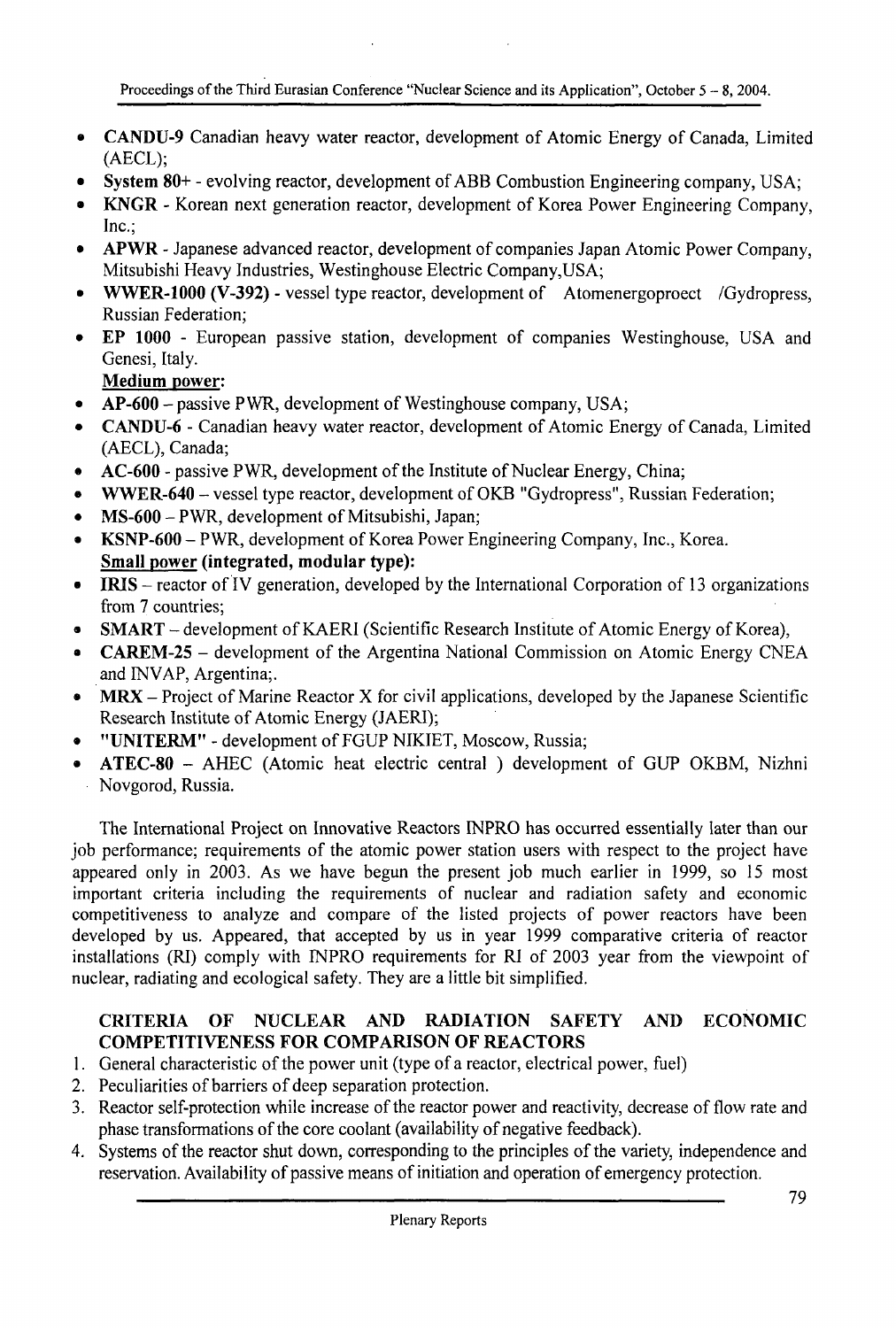- 5. Emergency core cooling. Availability of passive means of cooling. Availability of reservation of water provision of different safety systems.
- 6. Emergency electrical supply, it's reliability, availability and degree of reservation.
- 7. Measures of prevention of heavy accident. Decrease of probability of heavy accident with core melt.
- 8. Account of the heavy accident, causing the core melt, while development of protection levels.
- 9. Measures for decrease of consequences of heavy accident; management on beyond design-basis accident.
- 10. Protection from external destroying influences (earthquake, falling of the plane, explosions).
- 11. Results probable safety analysis (PSA), their conformity to modern requirements. Technological criteria of safety for the 4th level of protection (for heavy accident).
- 12. Limiting radiation criteria for each level of protection, in particular for the 4th level of protection (for beyond-project accidents).
- 13. Testing of safety means (principles, elements, technical decisions) under regular conditions, former experience or tests.
- 14. Measures for reduction of construction cost, equipment, materials and operation of station. Economic parameters.
- 15. Specific features of the reactor with respect to the previous reactors, increasing it's safety.

All considered reactors of high, medium and small power have been subjected to medium to the careful analysis with respect to 15 criteria accepted by us. We have disintegrated all considered projects of reactors by 15 criteria as on shelfs, and have compared them among themselves.

Unfortunately, I have no opportunity to stop on details of the analysis and comparison of reactors by the accepted criteria because of limited time of the report. I can offer a pre-print in which the comparative analysis is in detail submitted.

Further, analysis of a present status and prospects of development of energy production and energy consumption, stations and networks in Kazakhstan till 2030 year, necessary for a choice of reactor projects of the atomic power station for Kazakhstan has been carried out on the basis of official documents. Some results are submitted below.

## **SOME PARAMETERS OF MODERN CONDITION AND PROSPECTS OF THE KAZAKHSTAN POWER COMPLEX**

- 1. Balance of energy manufacture and consumption at the level 59 billion kW/hour was received in 2002.
- 2. Misbalance in energy manufacture and consumption is available in different areas of RK, caused by the USSR failure:
	- Northern and Eastern regions of the Republic overproduce the electric power. Energy surpluses from Northern regions are exported to Russia.
	- Southern region imports up to 15 % of the electric power from the united Central Asia electric system.
	- Western Kazakhstan, having essential stocks of hydro carbonic fuel, imports up to 68 % of the electric power from Russia.
	- Despite of decrease of volume of the power consumption in 1999, 3.4 billion kW.h was imported: 2.2 billion kW.h - from Russia, 1.2 billion kW.h - from Republics of Central Asia.
- 3. Development of own electric power sources to provide Kazakhstan by electric power is planned to 2015. Capacities, generating electricity, will be introduced for these purposes: in 2005 year  $-$ 860.7 MW, in 2010 -1501.1 MW and in 2015 - 1725.5 MW.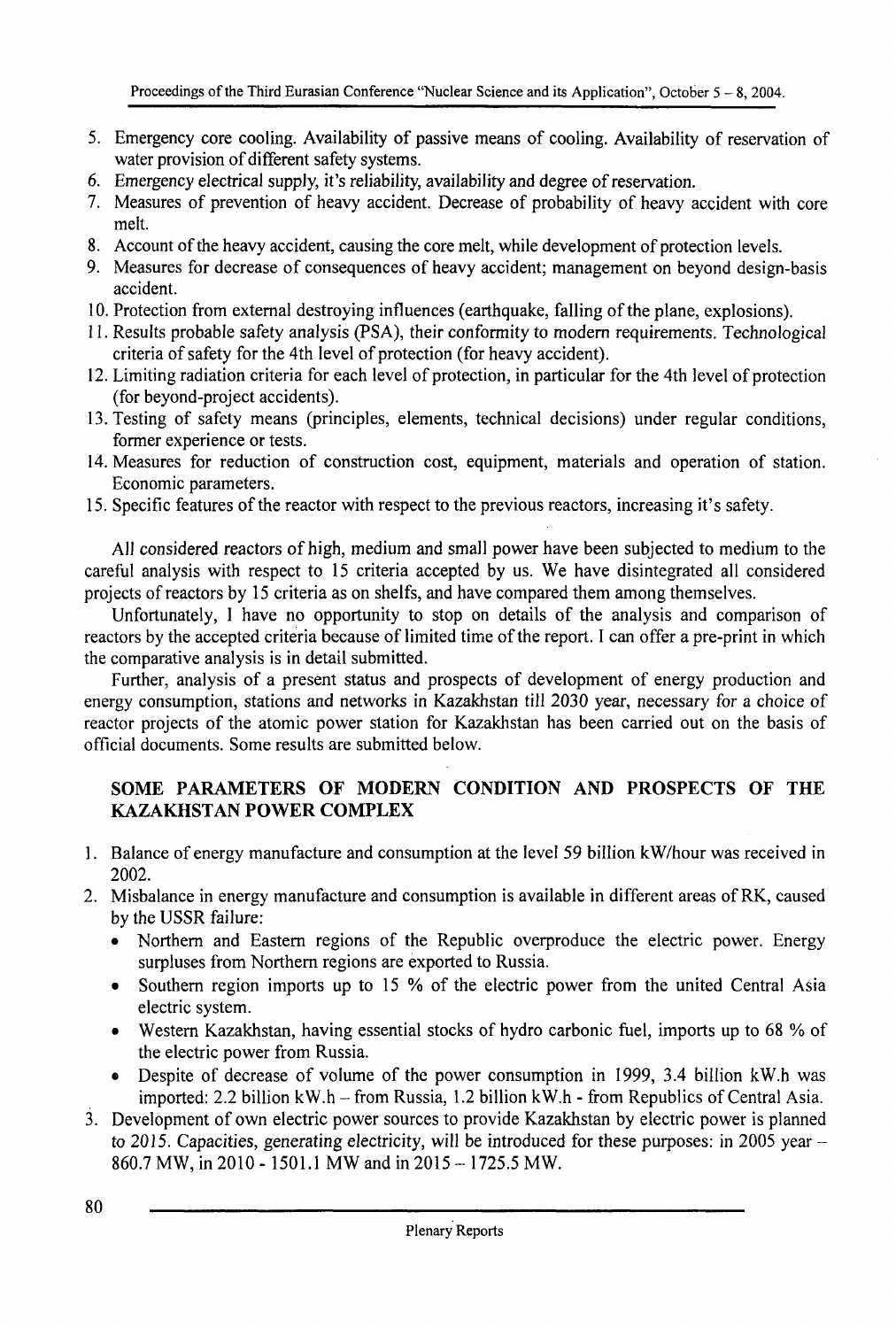According to suggested data, balancing of the production and consumption of energy in the country at a level 59 billion kW.hour is achieved. However, the strong disbalance on regions of Republic takes place.

The atomic power can participate in indemnification of deficiency in manufacture electric and thermal energy and in providing of the power safety and the power independence of the Republic. Application of atomic engineering is promoted also by the following circumstances:

- Kazakhstan occupies one of leading places in the world on stocks of uranium. According to accounts Kazakhstan has concentrated 923 thousand tons of the reconnoitered stocks of uranium or about 25 % from world stocks, from which 70 % can be developed by the most economic and non-polluting method  $-$  a method of a underground leaching
- Besides there are really basic components of the nuclear fuel cycle in the Kazakhstan, excepting processing of the fulfilled fuel and the manipulation with highly radioactive waste products.

Nowadays nuclear stations of medium and small power are considered to be the most appropriate for construction in Kazakhstan because of limitation of power consumption capacity of industrial - agrarian complex of the country, insufficient bandwidth of electric mains, and also essential amount of small consumers removed from electric mains.

Therefore results of the analysis of reactor projects of medium and small power, performed with respect to the above-mentioned 15 criteria of safety and economic competitiveness are given in the report.

Following conclusions can be made while comparing results of the analysis on medium and small power reactors:

(1) Results of the comparative analysis indicated that all considered reactors of medium and low power corresponds, and in some cases surpass modern requirements on installations safety.

(2) Nevertheless, by our opinion, projects of the atomic power station of medium capacity with passive reactor AR-600, heavy water reactor CANDU-6, PWR MS-600 are most attractive; among reactors of small power, projects on reactors "IRIS are most preferential - project NPP of IV generation, NPHS "UNITERM" and MRX - Project of Marine Reactor X for civil applications. (Table 1)

These conclusions are made proceeding from the viewpoint of nuclear, radiating and ecological safety, reliability and economic competitiveness according to 15 criteria.

| Reactor                                             | Power                        | <b>Developer</b>                      |
|-----------------------------------------------------|------------------------------|---------------------------------------|
|                                                     | <b>Medium Power Reactors</b> |                                       |
| $AR-600$ – passive reactor                          | 600 MW (el)                  | Westinghouse (USA) и<br>GENESI(Italy) |
| CANDU-6 - heavy water reactor on natural<br>uranium | 665 MW (el)                  | AECL, Canada                          |
| $MS-600 - PWR$                                      | 600 MW (el)                  | Mitsubishi, Japan                     |
|                                                     | <b>Small Power Reactors</b>  |                                       |
| <b>IRIS</b> - reactor of IV generation              | 100-335 MW (el)              | Consortium of 13                      |
|                                                     |                              | organizations from 7                  |
|                                                     |                              | countries.                            |
| AS "Uniterm"                                        | 30 MW                        | NIKIET, Russia                        |
| MRX - Project of Marine Reactor X for               | 100 MW (heat)                | Japanese Scientific                   |
|                                                     |                              | Research Institute of                 |
| civil application                                   |                              | Atomic Energy (JAERI)                 |

| Table 1. The Most Attractive Reactors for Application in Kazakhstan |
|---------------------------------------------------------------------|
|---------------------------------------------------------------------|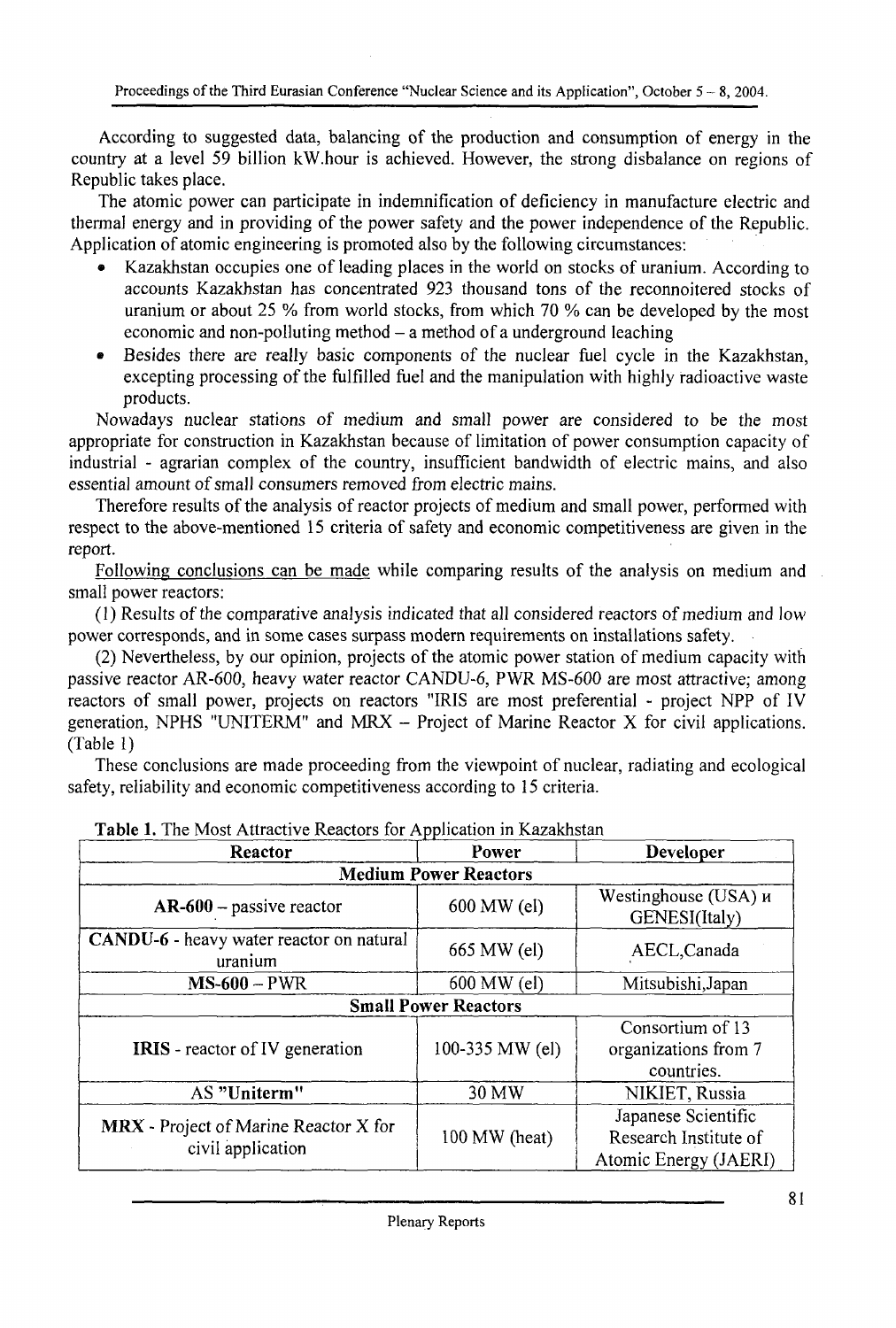French - German passive reactor EPR and Canadian heavy water reactor CANDY-9 will be the most attractive if high-power reactors will be necessary further.

Further I shall tell shortly only about some the most important advantages of the specified reactors.

### **THE MOST IMPORTANT FEATURES OF MEDIUM POWER REACTOR "AP** - **600"**

- **1.** All safety systems are passive. Systems use only natural forces, such as gravity, natural circulation and compressed gas no action of the operator within 72 hours after accident.
- 2. The minimal probability of risk of heavy accident with a core melt, emission of the big radioactivity beyond containment is lower on more than twice order with respect to requirements of IAAE.
- 3. The most tested and advanced reactor project ever considered by the Commission on Nuclear Settlement of the USA.
- 4. Atomic power station with reactor AP600 can compete by electric power cost with the stations having biggest power (nuclear or coal), developed nowadays.

### **THE MOST IMPORTANT FEATURES OF MEDIUM POWER REACTOR "CANDU-6"**

- **1.** Unique peculiarity ability to prevent melt of the fuel channel after accident with loss of the coolant even if the emergency system of injection of the coolant does not work.
- 2. Heavy water moderator in calandria can be used as the coolant device in a hardly probable case of the emergency coolant loss in the heat transport system, accompanied with damage of the core emergency coolant system. In case of circulation loss of heavy water moderator, heat can be removed by light water of the protective tank around calandria for which both active, and passive heat removal is provided.
- 3. Continuous overload of fuel (on natural uranium) on the power, excluding reactivity accidents.
- 4. Probability of heavy accident with melt of a core and emission of a limiting radio-activity is lower on more than one order with respect to requirements of IAAE.
- 5. Fuel on natural uranium is used. It is important for the countries having no expensive concentrating factories.

#### **THE MOST IMPORTANT** FEATURES **OF MEDIUM POWER REACTOR "MS-600"**

- **1**. Low density of power of the reactor core with respect to the previous projects 600 MW (el).
- 2. Reactor Pressured Vessel is developed for the working period 60 years with the general fluence of neutrons, not exceeding  $10^{19}$  nvt.
- of neutrons, not exceeding 10 not. 3. Reactor MS-600 has double containment, consisting or steel primary contaminent and secondary containment, having structure of steel sheets filled with concrete.
- 4. Innovative hybrid systems of safety are applied on MS 600 reactor, passive systems are expanded, and active ones are simplified to improve safety, reliability and profitability:
	- Passive systems: automatic seal failure, advanced accumulators, mine of gravitational injection, horizontal steam generators with providing of feedwater under action of gravitation.
	- Active systems of safety: consist of forcing pumps of injection, auxiliary pumps of a feedwater; and system of removal of residual heat.
- 5. Emergency electrical supply of a reactor.
	- Two lines by 440 V AC;
	- Two diesel generators.
	- Four systems of power supply by accumulators of direct current DC 4x4000 Ah.
- 6. "Leak- before- break" concept is accepted.